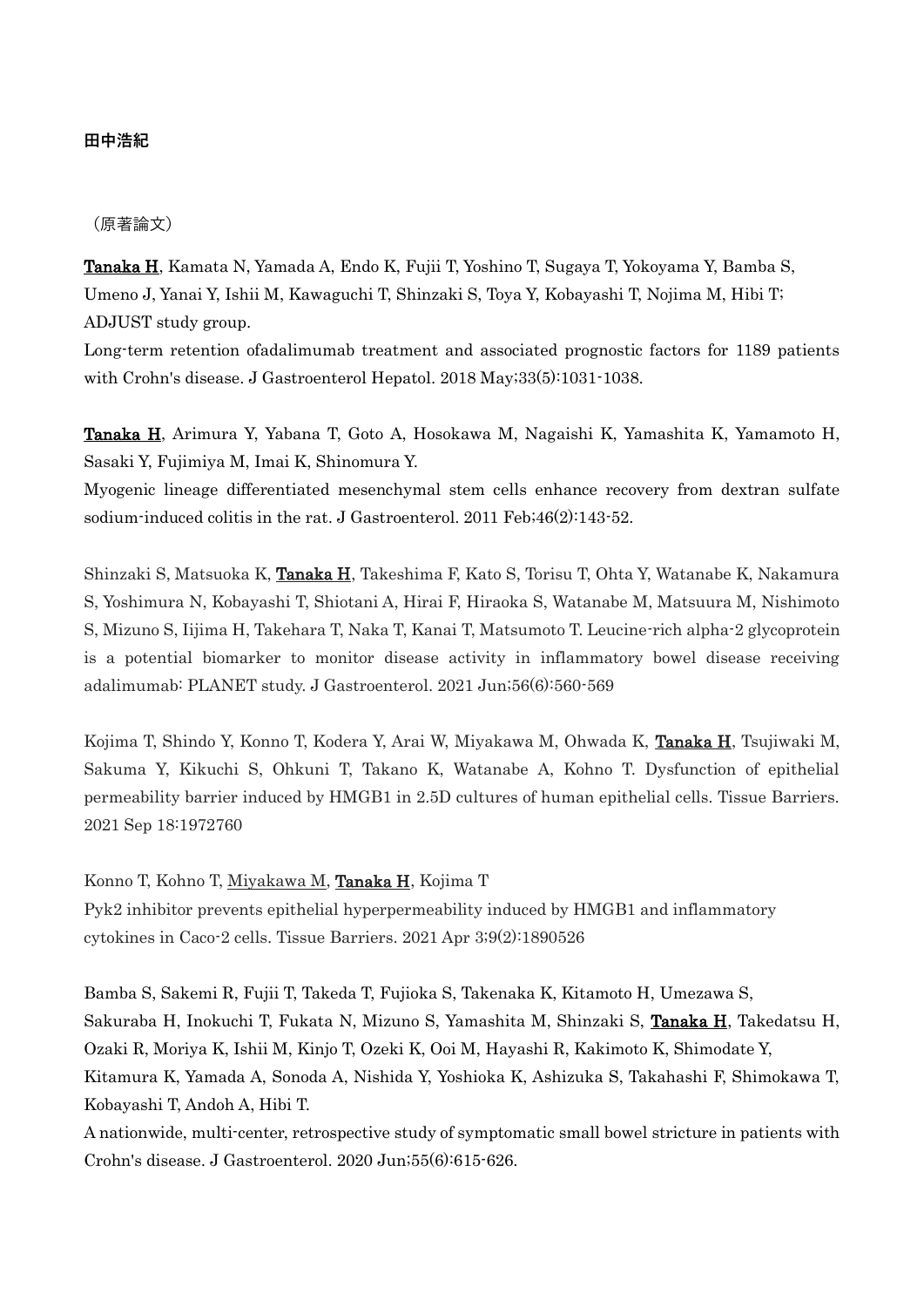Sugimoto K, Ikeya K, Bamba S, Andoh A, Yamasaki H, Mitsuyama K, Nasuno M, Tanaka H, Matsuura A, Kato M, Ishida N, Tamura S, Takano R, Tani S, Osawa S, Nishihira J, Hanai H. Highly bioavailable curcumin derivative ameliorates Crohn's disease symptoms: A randomized, double-blind, multicenter study. J Crohns Colitis. 2020 May 15:jjaa097.

Miyakawa M, Konno T, Kohno T, Kikuchi S, Tanaka H, Kojima T.

Increase in Epithelial Permeability and Cell Metabolism by High Mobility Group Box 1, Inflammatory Cytokines and TPEN in Caco-2 Cells as a Novel Model of Inflammatory Bowel Disease. Int J Mol Sci. 2020 Nov 10;21:8434.

Kodera Y, Kohno T, Konno T, Arai W, Tsujiwaki M, Shindo Y, Chiba H, Miyakawa M, Tanaka H, Sakuma Y, Watanabe A, Takahashi H, Kojima T.

Increase in Epithelial Permeability and Cell Metabolism by High Mobility Group Box 1, Inflammatory Cytokines and TPEN in Caco-2 Cells as a Novel Model of Inflammatory Bowel Disease. Tissue Barriers. 2020 Oct 1;8(4):1805997

Sakemi R, Miyakawa M, Tanaka H, Nasuno M, Motoya S, Tanuma T, Ishii M, Yanagisawa H, Yamashita M, Toita N, Suzuki R, Kobayashi T, Nojima M, So S.

Predicting a rapid response to adalimumab treatment and favorable short-term outcomes through the high platelet count in patients with ulcerative colitis: A multicenter retrospective cohort study. Medicine. 2020 Nov 20/99(47):e23344

Motoya S, Tanaka H, Shibuya T, Osada T, Yamamoto T, Hongo H, Mizuno C, Saito D, Aoyama N, Kobayashi T, Ito H, Tanida S, Nojima M, Kokuma S, Hosoi E. Safety and effectiveness of granulocyte and monocyte adsorptive apheresis in patients with inflammatory bowel disease in special situations: a multicentre cohort study. BMC Gastroenterol. 2019 Nov 21;19(1):196.

Yoshida A, Kamata N, Yamada A, Yokoyama Y, Omori T, Fujii T, Hayashi R, Kinjo T, Matsui A, Fukata N, Takahashi S, Sakemi R, Ogata N, Ashizuka S, Bamba S, Ooi M, Kanmura S, Endo K, Yoshino T, Tanaka H, Morizane T, Shinzaki S, Kobayashi T. Risk Factors for Mortality in Pneumocystis jirovecii Pneumonia in Patients with Inflammatory Bowel Disease. Inflamm Intest Dis. 2019 Apr;3(4):167-172.

Shinzaki S, Fujii T, Bamba S, Ogawa M, Kobayashi T, Oshita M, Tanaka H, Ozeki K, Takahashi S, Kitamoto H, Kani K, Nanjo S, Sugaya T, Sakakibara Y, Inokuchi T, Kakimoto K, Yamada A, Yasuhara H, Yokoyama Y, Yoshino T, Matsui A, Nakamura M, Tomizawa T, Sakemi R, Kamata N, Hibi T.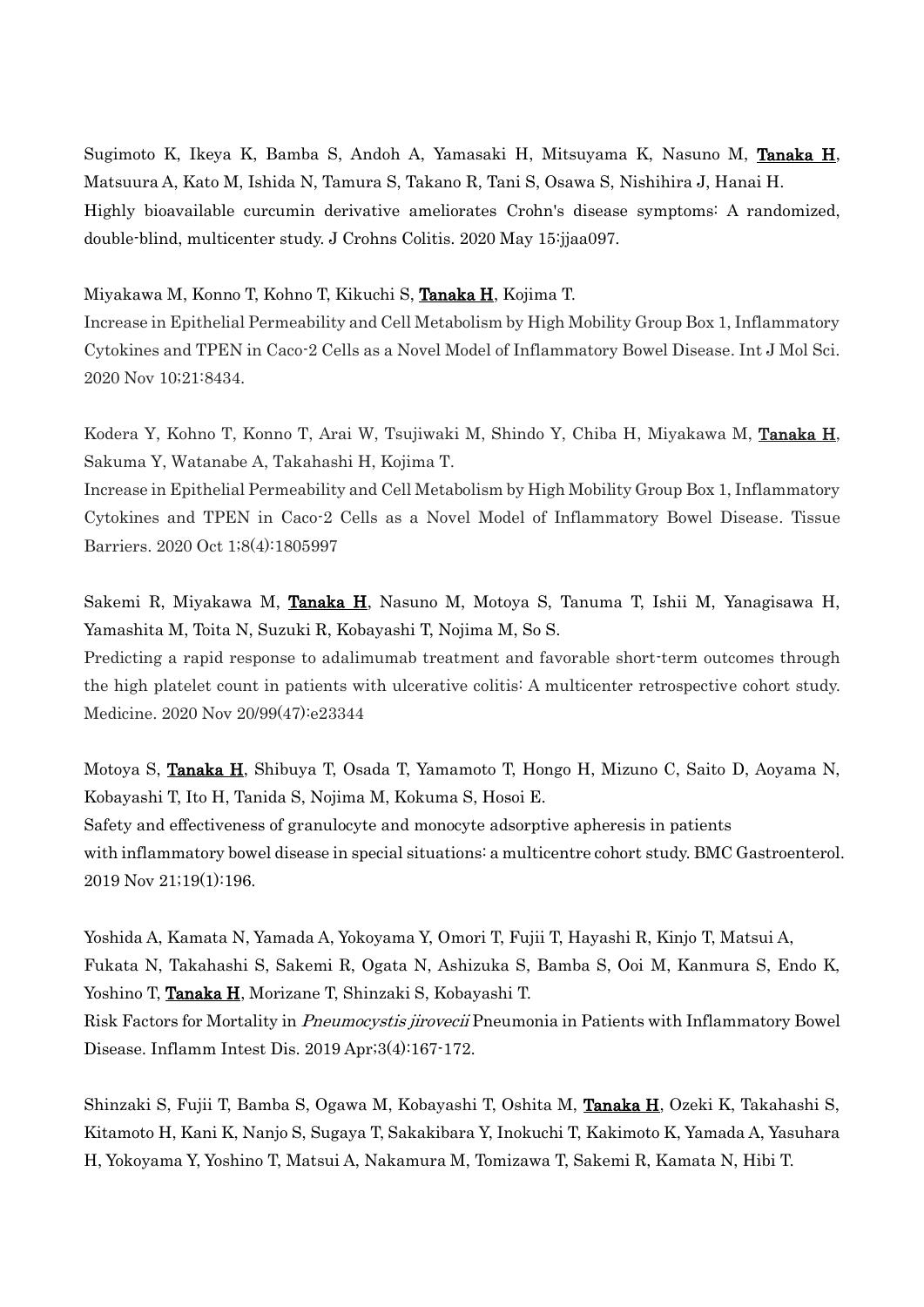Seven days triple therapy for eradication of Helicobacter pylori does not alter the disease activity of patients with inflammatory bowel disease. Intest Res. 2018 Oct;16(4):609-618.

Kobayashi T, Hishida A, Tanaka H, Nuki Y, Bamba S, Yamada A, Fujii T, Shinzaki S, Yokoyama Y, Yoshida A, Ozeki K, Ashizuka S, Kamata N, Nanjo S, Kakimoto K, Nakamura M, Matsui A, Yamauchi R, Takahashi S, Tomizawa T, Yoshino T, Hibi T.

Real-world Experience of Anti-tumor Necrosis Factor Therapy for Internal Fistulas in Crohn's Disease: A Retrospective Multicenter Cohort Study. Inflamm Bowel Dis. 2017 Dec;23(12):2245-2251.

Nasuno M, Miyakawa M, Tanaka H, Motoya S.

Short- and Long-Term Outcomes of Infliximab Treatment for Steroid-Refractory Ulcerative Colitis and Related Prognostic Factors: A Single-Center Retrospective Study. Digestion. 2017;95(1):67-71.

Fuyuno Y, Yamazaki K, Takahashi A, Esaki M, Kawaguchi T, Takazoe M, Matsumoto T, Matsui T, Tanaka H, Motoya S, Suzuki Y, Kiyohara Y, Kitazono T, Kubo M. Genetic characteristics of inflammatory bowel disease in a Japanese population. J Gastroenterol. 2016 Jul;51(7):672-81.

Yamazaki K, Umeno J, Takahashi A, Hirano A, Johnson TA, Kumasaka N, Morizono T, Hosono N, Kawaguchi T, Takazoe M, Yamada T, Suzuki Y, Tanaka H, Motoya S, Hosokawa M, Arimura Y, Shinomura Y, Matsui T, Matsumoto T, Iida M, Tsunoda T, Nakamura Y, Kamatani N, Kubo M. A genome-wide association study identifies 2 susceptibility Loci for Crohn's disease in a Japanese population. Gastroenterology. 2013 Apr;144(4):781-8.

Hirano A, Yamazaki K, Umeno J, Ashikawa K, Aoki M, Matsumoto T, Nakamura S, Ninomiya T, Matsui T, Hirai F, Kawaguchi T, Takazoe M, Tanaka H, Motoya S, Kiyohara Y, Kitazono T, Nakamura Y, Kamatani N, Kubo M. Association study of 71 European Crohn's disease susceptibility loci in a Japanese population. Inflamm Bowel Dis. 2013 Mar;19(3):526-33.

Yabana T, Arimura Y, Tanaka H, Goto A, Hosokawa M, Nagaishi K, Yamashita K, Yamamoto H, Adachi Y, Sasaki Y, Isobe M, Fujimiya M, Imai K, Shinomura Y. Enhancing epithelial engraftment of rat mesenchymal stem cells restores epithelial barrier integrity.

J Pathol. 2009 Jul;218(3):350-9.

**田中 浩紀**, 石井 卓, 阿久津 典之, 鈴木 隆, 若林 淳一, 篠村 恭久, 今井 浩三.

大腸内視鏡下生検にて組織学的所見が得られたアレルギー性肉芽腫性血管炎の 1 例.Gastroenterological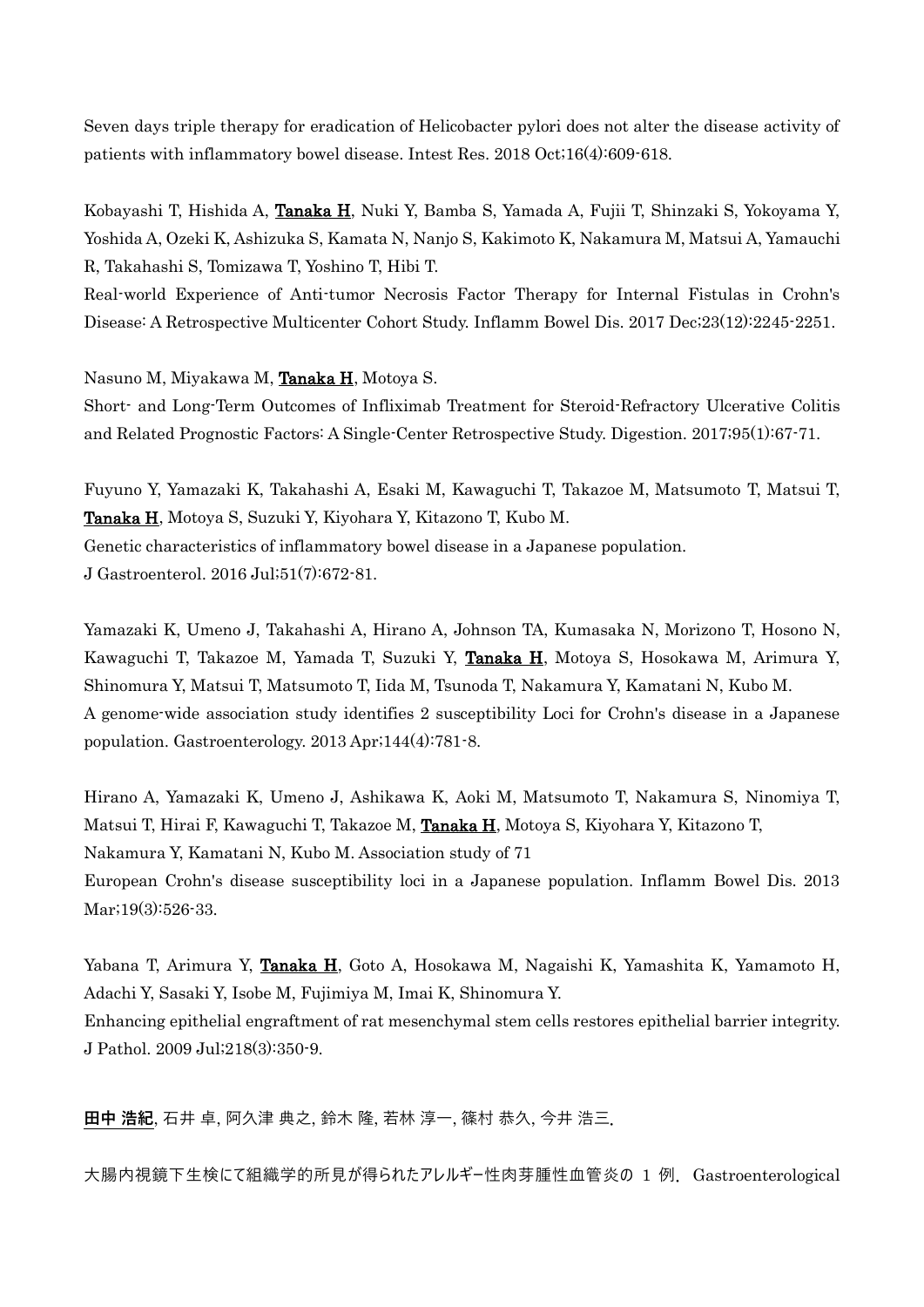Endoscopy 49 巻 2 号 Page202-206(2007.02)

**田中 浩紀**, 石井 卓, 阿久津 典之, 大橋 広和, 得能 徹也, 鈴木 隆, 奥田 博介, 篠村 恭久, 今井 浩三.

AFP および PIVKA-II 産生胃癌の 1 例. 日本消化器病学会雑誌 103 巻 4 号 Page426-431(2006.04)

**田中 浩紀**, 阿部 敬, 西村 進, 酒井 基, 木村 裕一, 沖 真理子, 野島 正寛, 田賀 理子, 松本 晋一郎, 高橋 裕樹, 今井 浩三.

ミゾリビン使用中に著明な高尿酸血症と急性腎不全をきたした関節リウマチ・シェーグレン症候群の一例.日本臨床免 疫学会会誌 27 巻 3 号 Page171-176 (2004.06)

(総説)

**田中 浩紀**, 中村 健太, 杉山 浩平, 宮川 麻希, 那須野 正尚, 本谷 聡.

【炎症性腸疾患診療の update-診断・治療の最新知見】炎症性腸疾患の内科治療 抗 TNF-α抗体製剤 アダリ

ムマブ.臨床消化器内科 34 巻 7 号 Page833-837 (2019.05)

**田中 浩紀**, 杉山 浩平, 宮川 麻希, 那須野 正尚, 本谷 聡.

IBD 治療のピットフォール(第 19 回) 5-アミノサリチル酸(5-ASA)アレルギー.IBD Research 12 巻 3 号 Page192- 197 (2018.09)

**田中 浩紀**, 杉山 浩平, 宮川 麻希, 那須野 正尚, 本谷 聡.

【炎症性腸疾患(第 2 版)-病因解明と診断・治療の最新知見-】炎症性腸疾患の内科的治療 炎症性腸疾患治療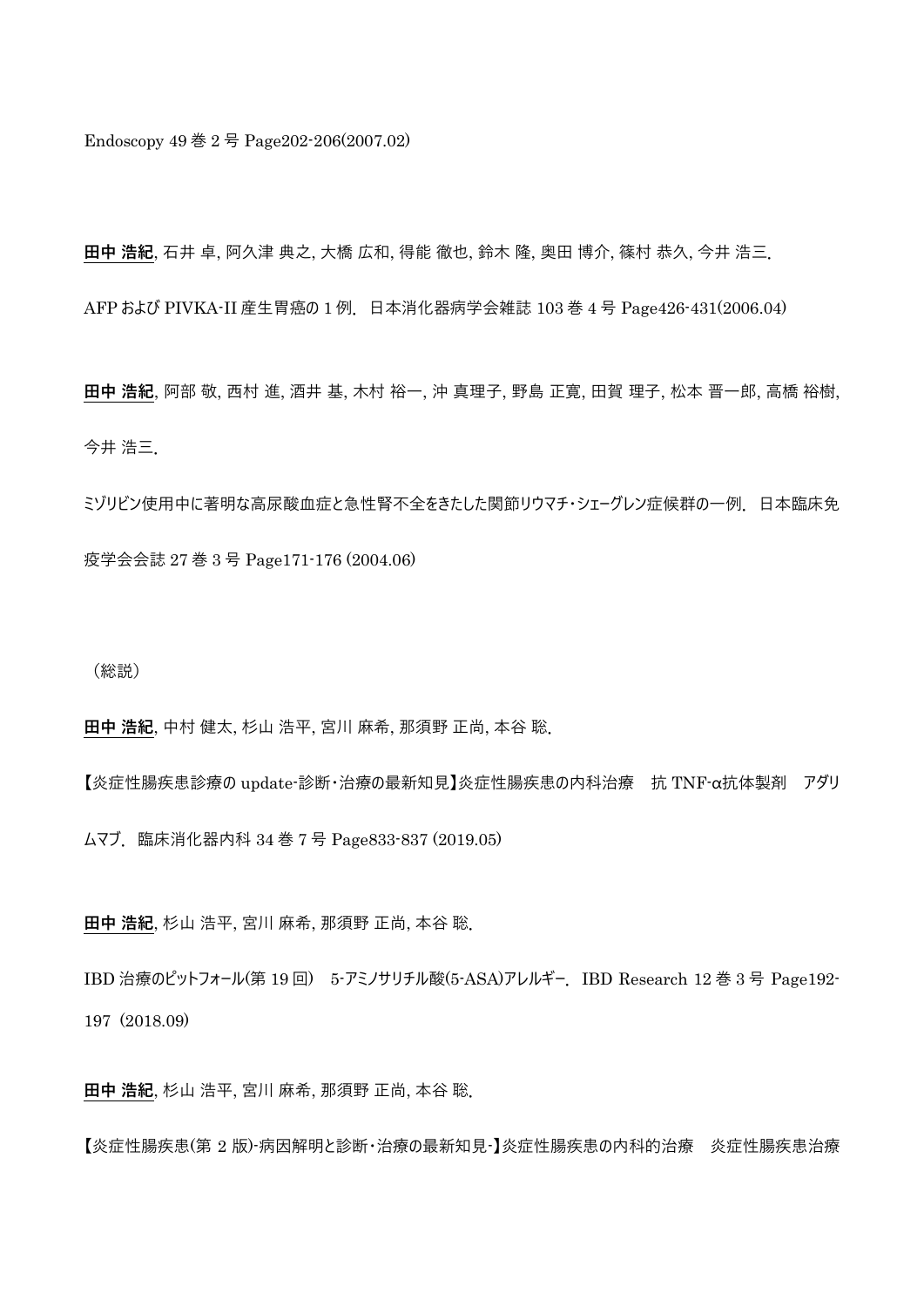薬の使い方と特性 副腎皮質ステロイド. 日本臨床 76 巻増刊 3 炎症性腸疾患 Page314-319 (2018.04)

**田中 浩紀**, 宮川 麻希, 那須野 正尚, 本谷 聡.

【IBD 治療の critical point-私ならこうする】クローン病 生物学的製剤(Bio)二次無効の見極めと治療方針 インフ リキシマブの二次無効とその対処法. 臨床消化器内科 31 巻 6 号 Page693-699 (2016.05)

**田中 浩紀**, 本谷 聡.

【炎症性腸疾患 新しい考えかたに基づく実地診療の実践】治療 実地医家が知っておくべき治療の進歩とその活用 クローン病に対する生物学的製剤の現状.Medical Practice 33 巻 5 号 Page799-803(2016.05)

**田中 浩紀**, 宮川 麻希, 本谷 聡.

【炎症性腸疾患攻略の手引き-これだけは知っておきたい!】炎症性腸疾患の治療 いままでの治療・これからの治療 各種薬剤をどのように使用していくのか? 薬物療法 生物学的製剤 使用法のコツ,知っておくべき副作用とは? Medicina 51 巻 6 号 Page1076-1079(2014.06)

**田中 浩紀**, 奥田 博介, 野島 正寛, 沖 真理子, 田賀 理子, 前森 雅世, 西村 進, 木村 裕一, 米澤 和彦, 阿部 敬, 登坂 松三, 吉田 豊, 川端 眞, 今井 浩三.

31 病巣を認めた多発直腸カルチノイドの 1 例.胃と腸 38 巻 8 号 Page1193-1199(2003.07)

(受賞歴)

第 25 回日本消化器病学会奨励賞(2012.04)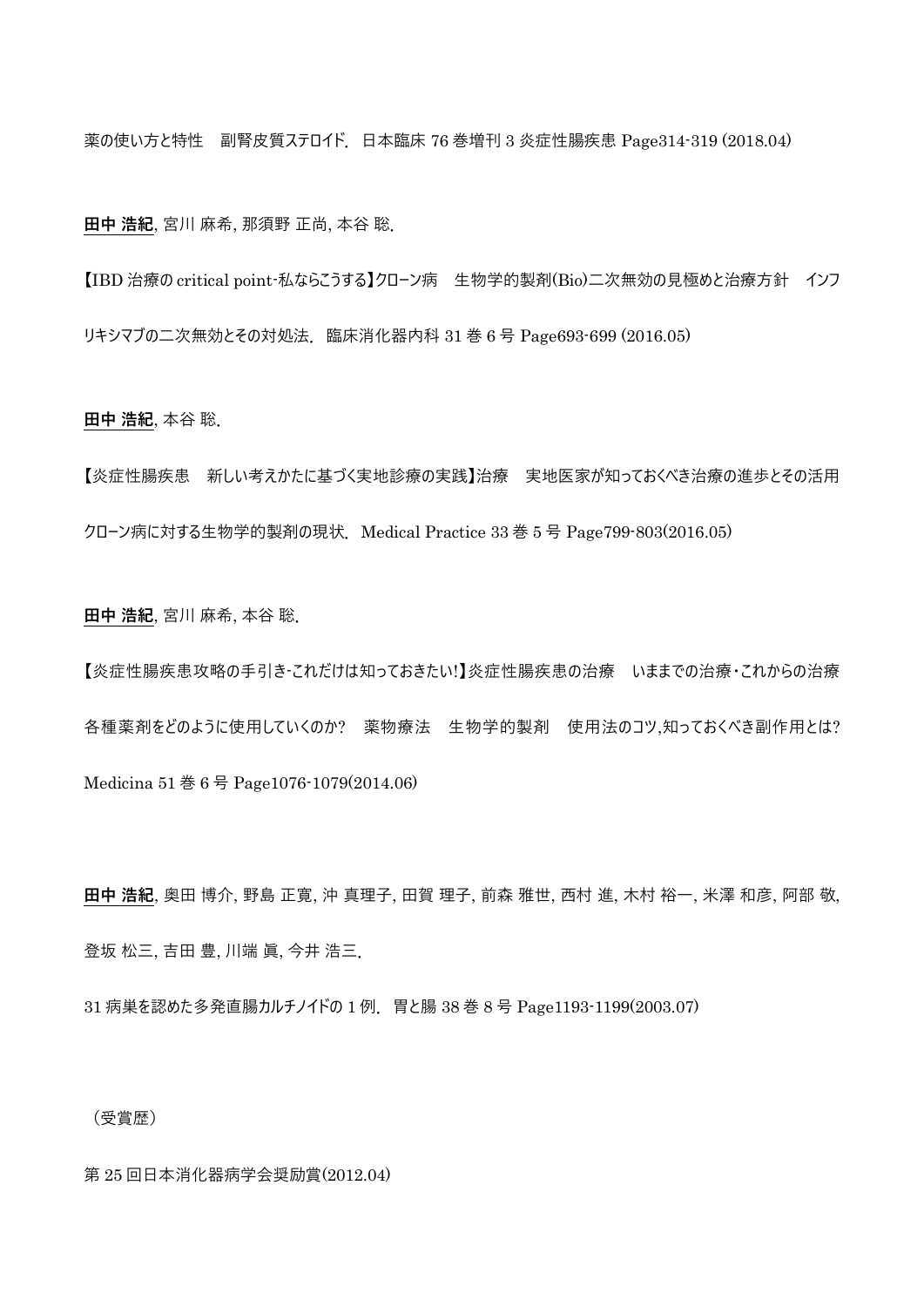Myogenic lineage differentiated mesenchymal stem cells enhance recovery from dextran sulfate sodium-induced colitis in the rat. J Gastroenterol 2011;46:143 - 152

# **那須野正尚**

(原著論文)

Nasuno M, Miyakawa M, Tanaka H, Motoya S.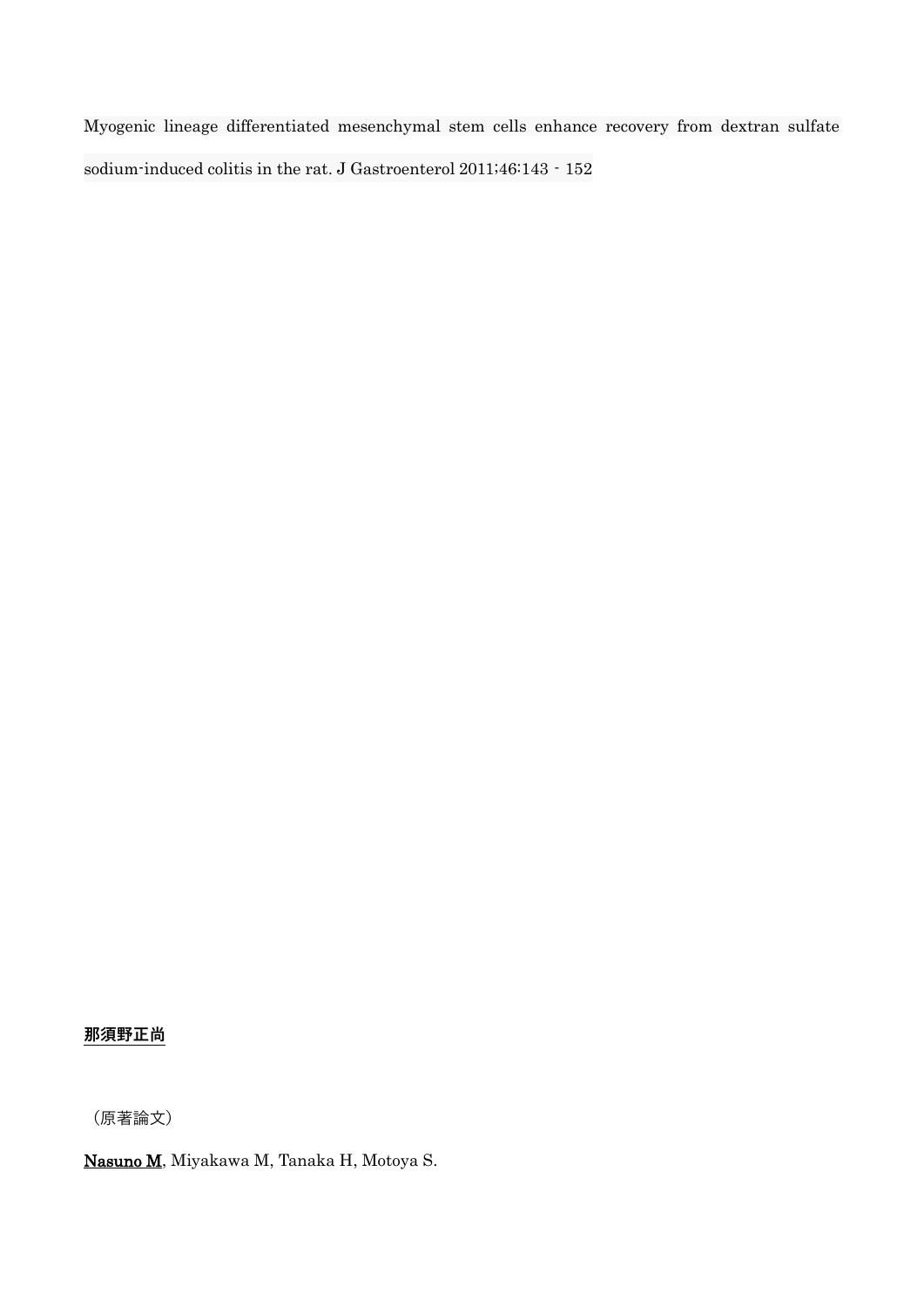Short- and Long-Term Outcomes of Infliximab Treatment for Steroid-Refractory Ulcerative Colitis and Related Prognostic Factors: A Single-Center Retrospective Study. Digestion. 2017;95(1):67-71.

Nasuno M, Arimura Y, Nagaishi K, Isshiki H, Onodera K, Nakagaki S, Watanabe S, Idogawa M, Yamashita K, Naishiro Y, Adachi Y, Suzuki H, Fujimiya M, Imai K, Shinomura Y. Mesenchymal stem cells cancel azoxymethane-induced tumor initiation. Stem Cells. 2014 Apr;32(4):913-25.

Naganuma M, Kobayashi T, Nasuno M, Motoya S, Kato S, Matsuoka K, Hokari R, Watanabe C, Sakamoto H, Yamamoto H, Sasaki M, Watanabe K, Iijima H, Endo Y, Ichikawa H, Ozeki K, Tanida S, Ueno N, Fujiya M, Sako M, Takeuchi K, Sugimoto S, Abe T, Hibi T, Suzuki Y, Kanai T. Significance of Conducting 2 Types of Fecal Tests in Patients With Ulcerative Colitis. Clin Gastroenterol Hepatol. 2020 May;18(5):1102-1111.e5.

Sugimoto K, Ikeya K, Bamba S, Andoh A, Yamasaki H, Mitsuyama K, Nasuno M, Tanaka H, Matsuura A, Kato M, Ishida N, Tamura S, Takano R, Tani S, Osawa S, Nishihira J, Hanai H. Highly bioavailable curcumin derivative ameliorates Crohn's disease symptoms: A randomized, double-blind, multicenter study. J Crohns Colitis. 2020 May 15:jjaa097.

Sakemi R, Miyakawa M, Tanaka H, Nasuno M, Motoya S, Tanuma T, Ishii M, Yanagisawa H, Yamashita M, Toita N, Suzuki R, Kobayashi T, Nojima M, So S.

Predicting a rapid response to adalimumab treatment and favorable short-term outcomes through the high platelet count in patients with ulcerative colitis: A multicenter retrospective cohort study. Medicine. 2020 Nov 20/99(47):e23344

Nakagaki S, Arimura Y, Nagaishi K, Isshiki H, Nasuno M, Watanabe S, Idogawa M, Yamashita K, Naishiro Y, Adachi Y, Suzuki H, Fujimiya M, Imai K, Shinomura Y. Contextual niche signals towards colorectal tumor progression by mesenchymal stem cell in the mouse xenograft model. J Gastroenterol. 2015 Sep;50(9):962-74.

Watanabe S, Arimura Y, Nagaishi K, Isshiki H, Onodera K, Nasuno M, Yamashita K, Idogawa M, Naishiro Y, Murata M, Adachi Y, Fujimiya M, Imai K, Shinomura Y. Conditioned mesenchymal stem cells produce pleiotropic gut trophic factors. J Gastroenterol. 2014 Feb;49(2):270-82.

(総説)

**那須野 正尚**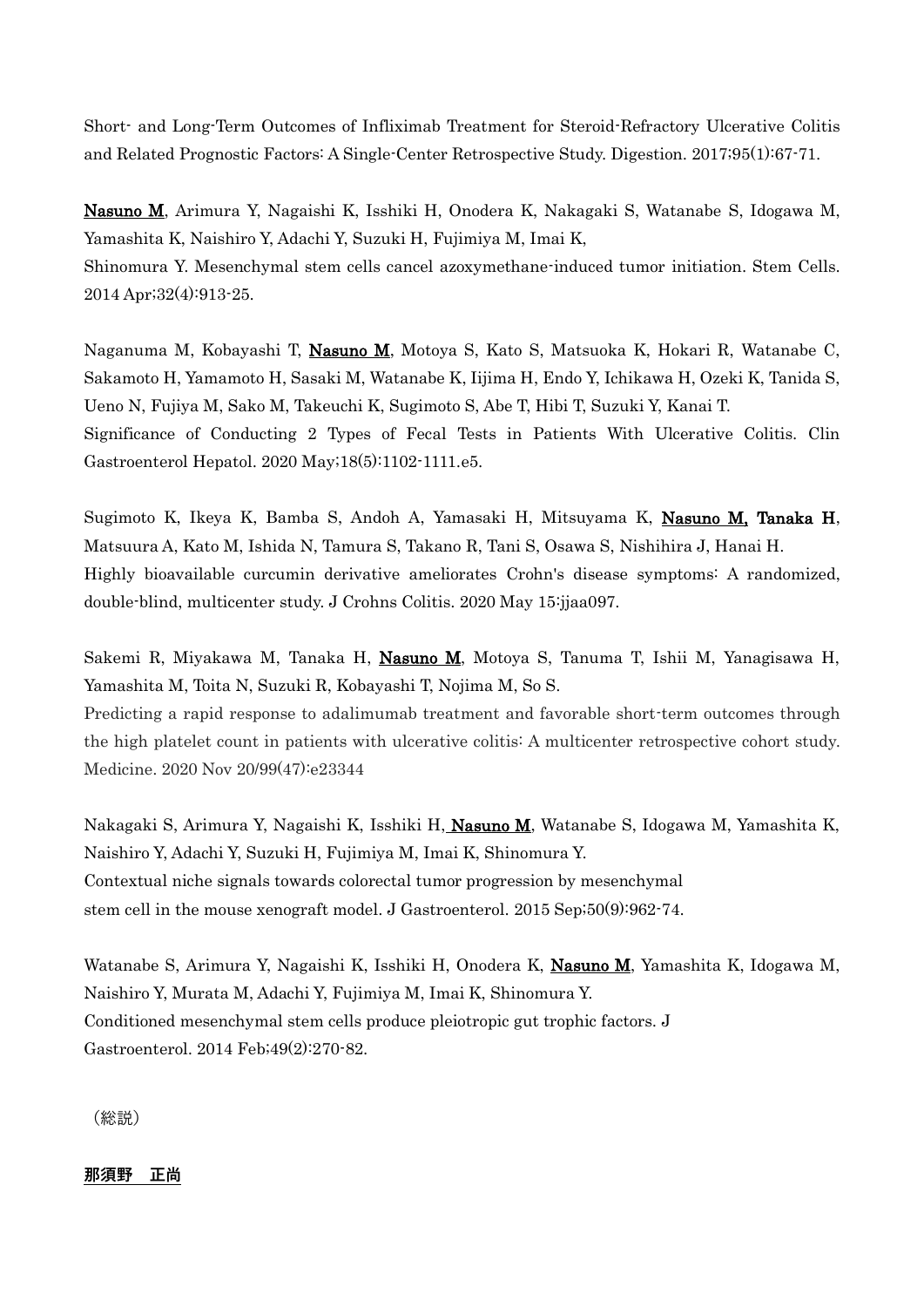第4回 IBD 患者さんをどう診るか?外科適応を考える その (1) 内科の立場から. IBD rresearch14 巻 2号 Page137-139(2020.06)

**那須野 正尚**, 杉山 浩平, 宮川 麻希, 田中 浩紀, 本谷 聡.

【IBD治療薬の最適化とは?】IBD治療における抗TNFα抗体製剤の最適化.IBD Research 12巻1号 Page25- 31(2018.03)

**那須野 正尚**, 杉山 浩平, 宮川 麻希, 田中 浩紀, 本谷 聡.

IBD 治療のピットフォール(第 14 回) IBD と悪性腫瘍 がん患者への免疫抑制治療.IBD Research 11 巻 2 号 Page106-112(2017.06)

**那須野 正尚**, 宮川 麻希, 田中 浩紀, 本谷 聡.

【難治性潰瘍性大腸炎の適切な治療戦略を考える!】抗 TNFα抗体による難治性潰瘍性大腸炎の治療戦略.IBD

Research 10 巻 2 号 Page95-100(2016.06)

**那須野 正尚**, 宮川 麻希, 山下 真幸, 田中 浩紀, 本谷 聡, 今村 哲理.

診断講座 症例から学ぶ IBD鑑別診断のコツ(第 21回) 健常高齢者に発症したサイトメガロウイルス腸炎の 1例. IBD Research 8 巻 1 号 Page56-61(2014.03)

**那須野 正尚**,有村 佳昭,渡邊 秀平,中垣 卓,永石 歓和,苗代 康可,山下 健太郎,山本 博 幸, 篠村 恭久, 今井 浩三

骨髄間葉系肝細胞は azoxymethane による発癌のイニシエーションを一部解除する. 消化器と免疫 49 号, Page85-88(2013.03)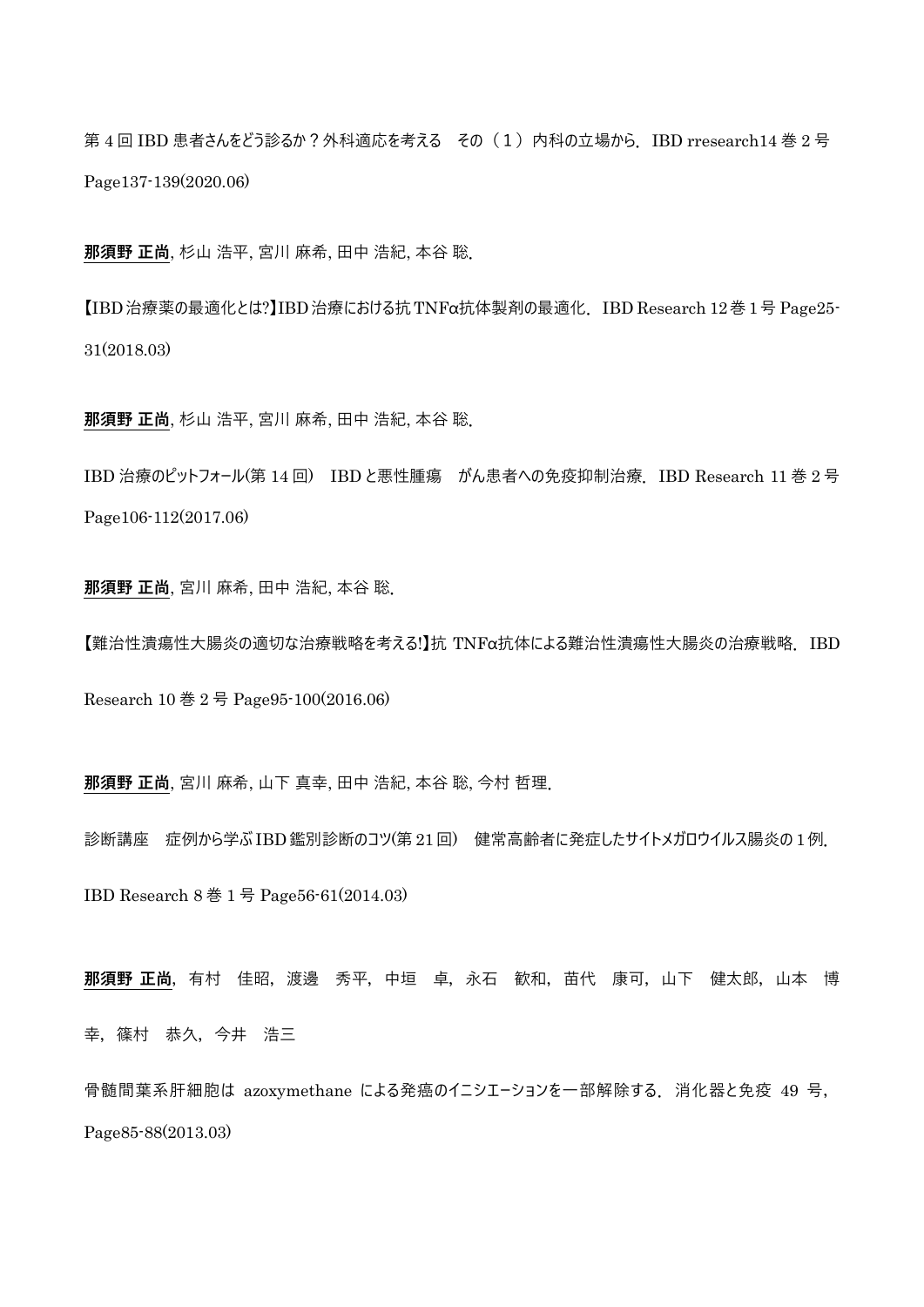### (受賞歴)

日本消化器関連学会機構(JDDW2012) ポスター優秀演題賞

「骨髄間葉系幹細胞は azoxymethane 誘発大腸癌のイニシエーションを一部解除する」

**宮川麻希**

(原著論文)

## Miyakawa M, Konno T, Kohno T, Kikuchi S, Tanaka H, Kojima T

Increase in Epithelial Permeability and Cell Metabolism by High Mobility Group Box 1, Inflammatory Cytokines and TPEN in Caco-2 Cells as a Novel Model of Inflammatory Bowel Disease. Int J Mol Sci. 2020 Nov 10;21:8434.

Kojima T, Shindo Y, Konno T, Kodera Y, Arai W, Miyakawa M, Ohwada K, Tanaka H, Tsujiwaki M, Sakuma Y, Kikuchi S, Ohkuni T, Takano K, Watanabe A, Kohno T. Dysfunction of epithelial permeability barrier induced by HMGB1 in 2.5D cultures of human epithelial cells. Tissue Barriers. 2021 Sep 18:1972760

Konno T, Kohno T, Miyakawa M, Tanaka H, Kojima T

Pyk2 inhibitor prevents epithelial hyperpermeability induced by HMGB1 and inflammatory cytokines in Caco-2 cells. Tissue Barriers. 2021 Apr 3;9(2):1890526

Kodera Y, Kohno T, Konno T, Arai W, Tsujiwaki M, Shindo Y, Chiba H, Miyakawa M, Tanaka H, Sakuma Y, Watanabe A, Takahashi H, Kojima T.

Increase in Epithelial Permeability and Cell Metabolism by High Mobility Group Box 1, Inflammatory Cytokines and TPEN in Caco-2 Cells as a Novel Model of Inflammatory Bowel Disease. Tissue Barriers. 2020 Oct 1;8(4):1805997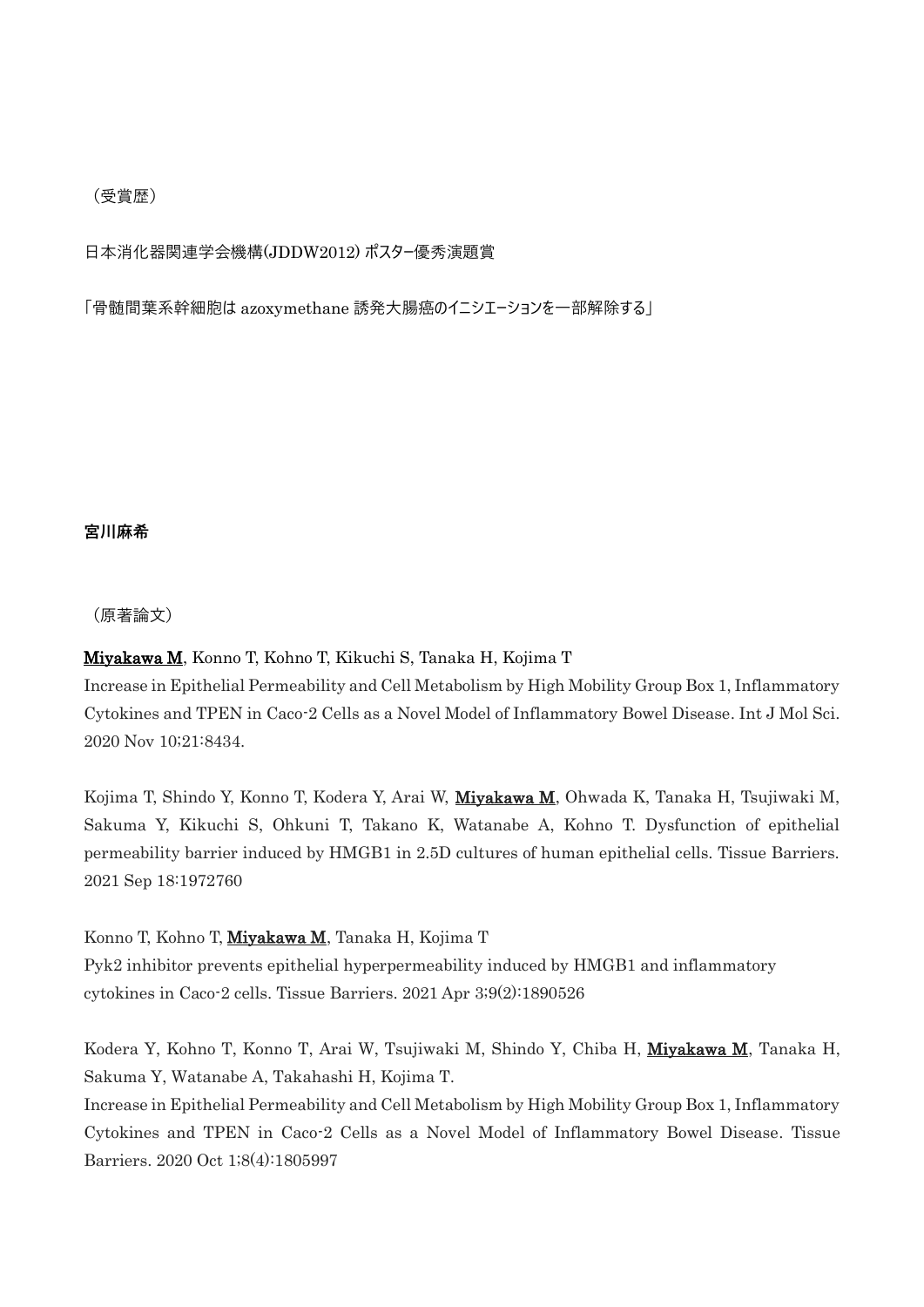Sakemi R, Miyakawa M, Tanaka H, Nasuno M, Motoya S, Tanuma T, Ishii M, Yanagisawa H, Yamashita M, Toita N, Suzuki R, Kobayashi T, Nojima M, So S.

Predicting a rapid response to adalimumab treatment and favorable short-term outcomes through the high platelet count in patients with ulcerative colitis: A multicenter retrospective cohort study. Medicine. 2020 Nov 20/99(47):e23344

Nasuno M, Miyakawa M, Tanaka H, Motoya S.

Short- and Long-Term Outcomes of Infliximab Treatment for Steroid-Refractory Ulcerative Colitis and Related Prognostic Factors: A Single-Center Retrospective Study. Digestion. 2017;95(1):67-71.

**宮川 麻希**, 那須野 正尚, 加藤 正樹, 杉山 浩平, 道上 篤, 山下 真幸, 田中 浩紀, 後藤田 裕子, 本谷 聡, 大腸全

摘術後の小腸全域に潰瘍性大腸炎類似病変を認め,コントロール不能の持続出血をきたした潰瘍性大腸炎の1

例, 日本消化器内視鏡学会雑誌, 2021, 63 巻 10 号, page2199-2206(2021.10)

**宮川 麻希**, 田中 浩紀, 山下 真幸, 酒見 亮介, 那須野 正尚, 石井 学, 柳澤 秀之, 市原 真, 後藤田 裕子, 本谷 聡.

インフリキシマブ投与後に高安動脈炎の合併が明らかになったクローン病の 1 例. 日本消化器病学会雑誌, 2016, 113 巻 10 号, p1761-1768

(総説)

**宮川 麻希**, 那須野 正尚, 田中 浩紀, 中村 健太, 杉山 浩平, 本谷 聡.

【IBD の新規分子標的治療を理解する!】抗 TNFα抗体の臨床成績について総括する.IBD Research 13 巻 4 号 Page200-205(2019.12)